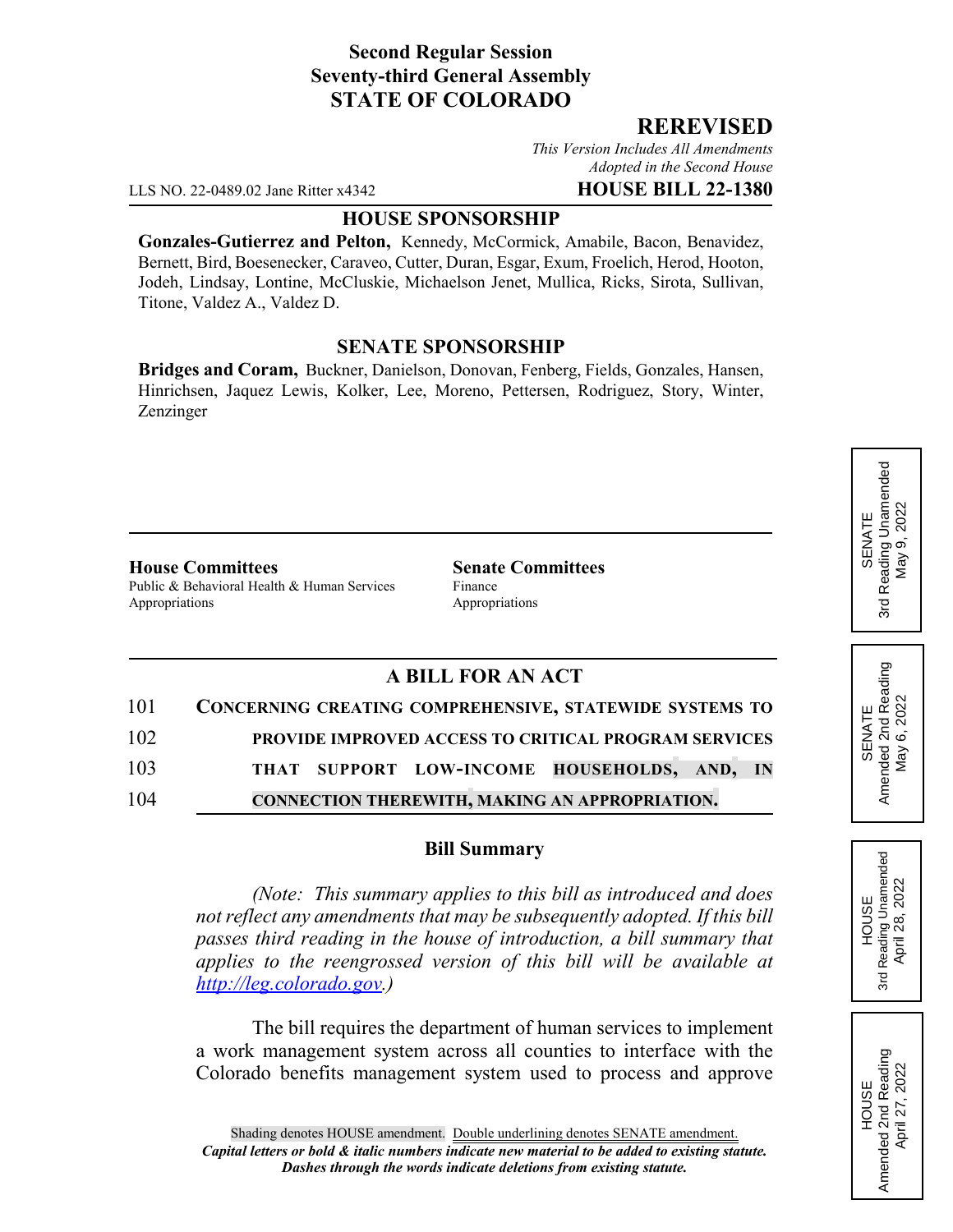applications for essential state public assistance programs such as the supplemental nutrition assistance program (SNAP), medicaid, and Colorado works.

The bill integrates eligibility and enrollment for SNAP with eligibility criteria for the Colorado low-income energy assistance program to increase access.

The bill creates a community food access program (food program) in the department of agriculture (department). The purpose of the food program is to improve access to and lower prices for healthy foods in low-income and underserved areas of the state by supporting small grocery retailers. The small food business recovery and resilience grant program (grant program) is established, to be overseen by the food program. An advisory committee is established to assist the department with the grant program. One-time grants not to exceed \$25,000 will be provided to small grocery retailers to help support infrastructure and other necessary items to make fresh, healthy food more accessible to low-income and underserved communities. The department is granted authority to promulgate rules as necessary to implement the food program.

The food program is repealed, effective September 1, 2027.

1 *Be it enacted by the General Assembly of the State of Colorado:*

2 **SECTION 1. Legislative declaration.** (1) The general assembly

- 3 finds and declares that:
- 

4 (a) Colorado is ranked as one of the most expensive states to live

5 in. On a scale of one to fifty, with fifty meaning highest costs, Colorado

6 ranks forty-eighth for housing affordability and thirty-sixth for cost of 7 living.

8 (b) Nutrition insecurity rates are at record highs in Colorado, and 9 the rising cost of food exacerbates this. Today, thirty-three percent of 10 Coloradans report some degree of food insecurity, up from just less than

11 ten percent before the COVID-19 pandemic began.

12 (c) Housing affordability and accessibility are at crisis levels in 13 Colorado; when a family becomes burdened by rent costs, the family 14 often begins to spend less on other items, such as healthy food;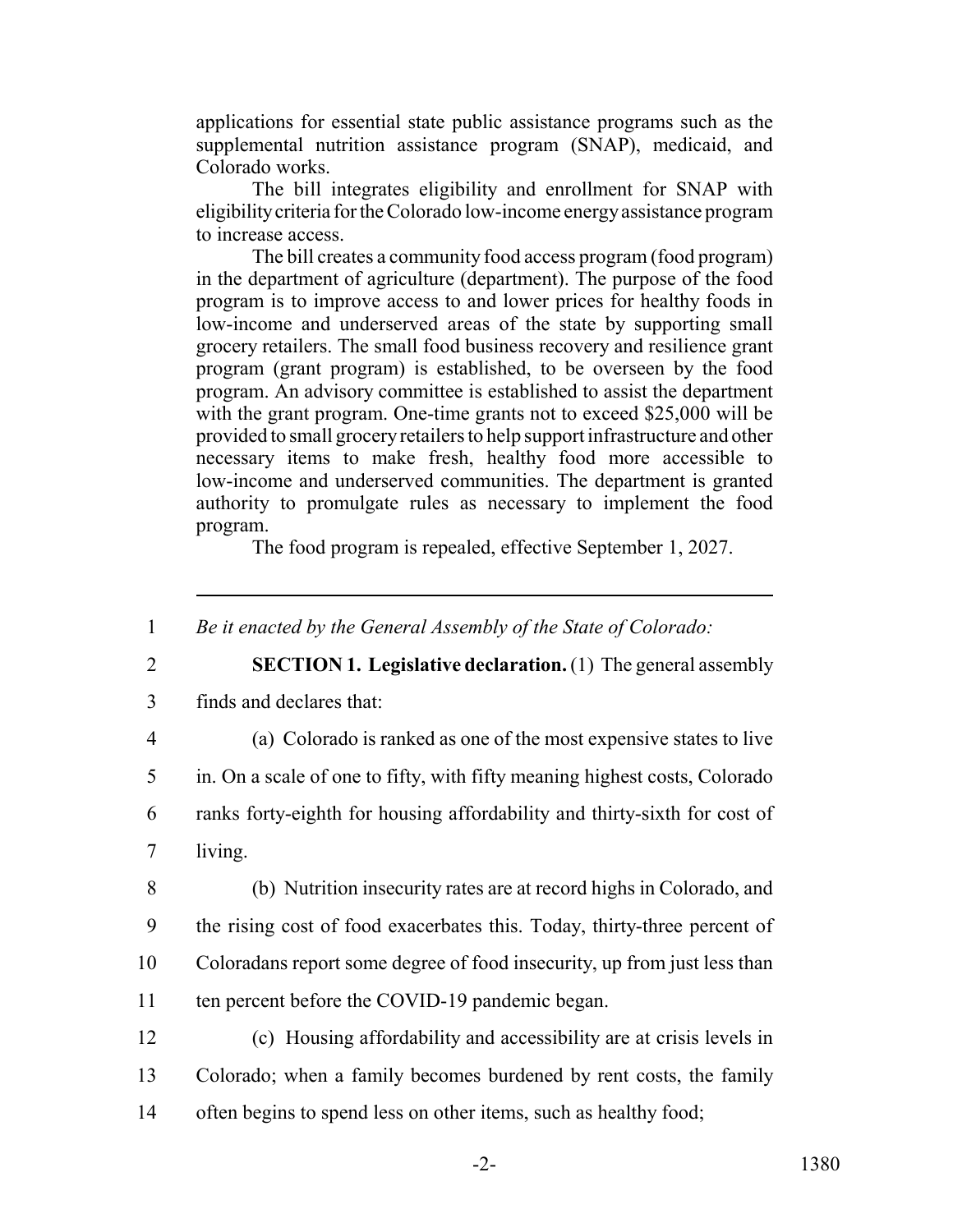(d) Long-standing disparities in access to healthy food have 2 increased dramatically as a result of the COVID-19 pandemic; forty-three percent of non-White and Latino Coloradans now struggle to put food on 4 the table, compared with twenty-nine percent of White Coloradans;

 (e) More than two hundred fifty thousand Colorado households receive supplemental nutrition assistance program (SNAP) benefits;

 (f) More than sixty percent of food retailers in Colorado that accept SNAP benefits are small, corner, or convenience stores. These stores often struggle to provide a balanced and healthy selection of food.

 (g) In response to the COVID-19 public health emergency, obstacles that small food retailers face in providing healthy, affordable food to local communities include a lack of financial resources for capacity-building, such as updating technology, paying for pallet fees, and technical assistance with negotiating and contracting;

 (h) To help bring down the cost of essential, fresh, and perishable food for lower-income households and to maximize the amount and quality of food they can purchase, it is essential to assist small food retailers;

 (i) Small food retailers tend to have higher prices for fresh and perishable foods compared to large food retailers. Small food retailers face pallet break fees charged by distributors because they cannot meet minimum purchase quotas; small food retailers also lack cold storage or 23 other storage space to store higher quantities of perishable foods; and

 (j) Therefore, the general assembly declares that it is in the best interest of Coloradans to establish a community food access program to improve access to and lower prices for healthy foods in low-income and underserved areas of the state by supporting small food retailers with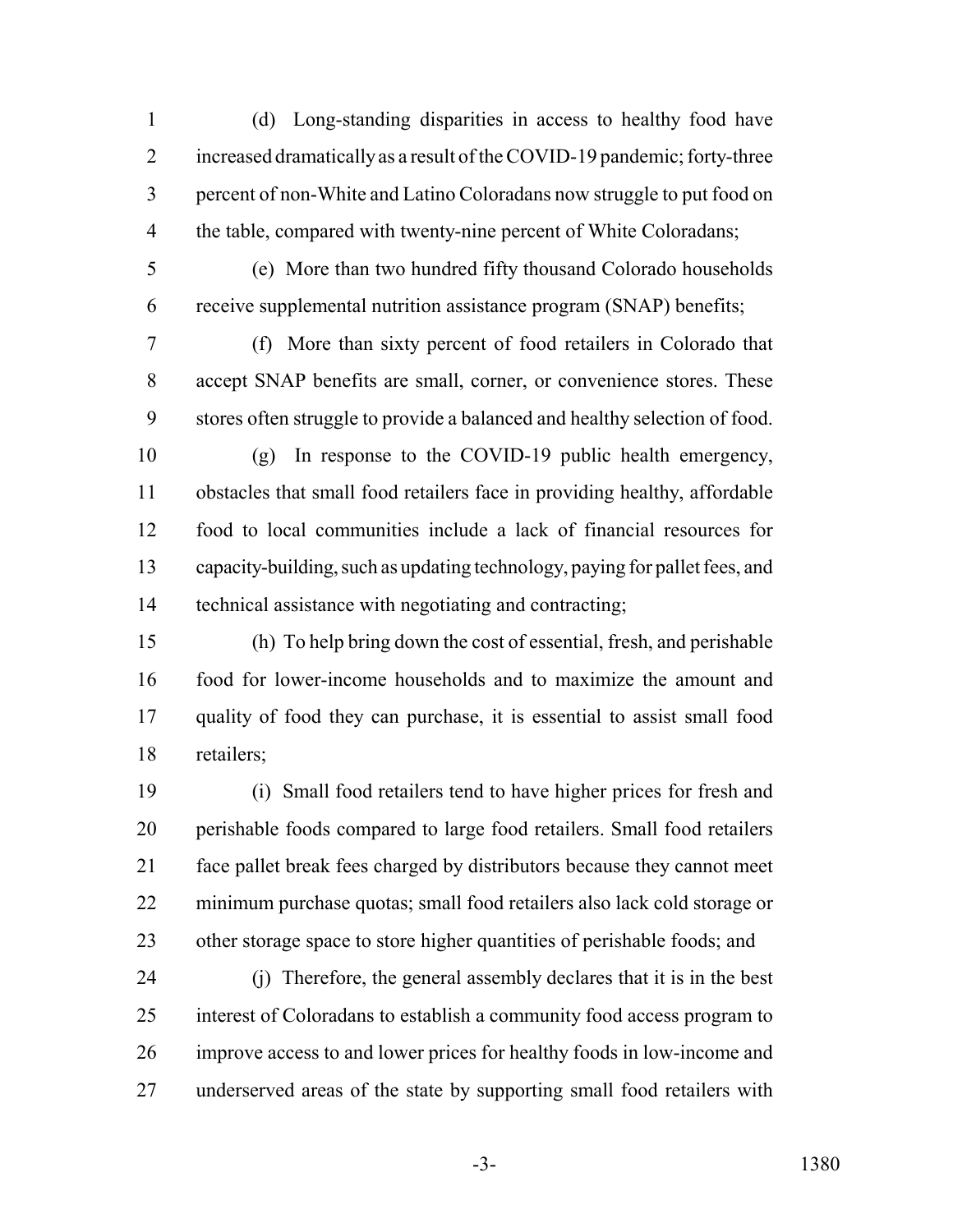technical assistance, subsidies for pallet, pallet break, distribution, delivery, and other fees, and one-time grants to strengthen infrastructure.

(2) The general assembly further finds that:

 (a) A high-quality work management system will have further interoperability to interface with the Colorado benefits management system (CBMS) and other human services technology systems used to process and approve applications for essential programs like SNAP, medicaid, and Colorado works;

 (b) Work management systems are tools that help county offices triage and manage caseloads, which allows for more time to provide critical services;

 (c) Currently, work management systems are not standardized across the state, with many rural and frontier counties lacking access to fully optimized tools to better manage workload; and

 (d) Investing in a universal high-quality work management system will reduce administrative costs and streamline the application process for programs like SNAP, medicaid, and Colorado works; and allow for better case management and improved access to program services that help low-income households purchase healthy food, pay for medical expenses, and achieve economic stability.

 (3) (a) The general assembly further declares that the federal government enacted the "American Rescue Plan Act of 2021", Pub.L. 117-2, as amended, to help state, local, and tribal governments respond 24 to the impact and effects of the COVID-19 public health emergency on their communities, residents, and businesses. Under the federal act, the 26 state of Colorado has received over three billion dollars to be used for the purposes identified in the federal act.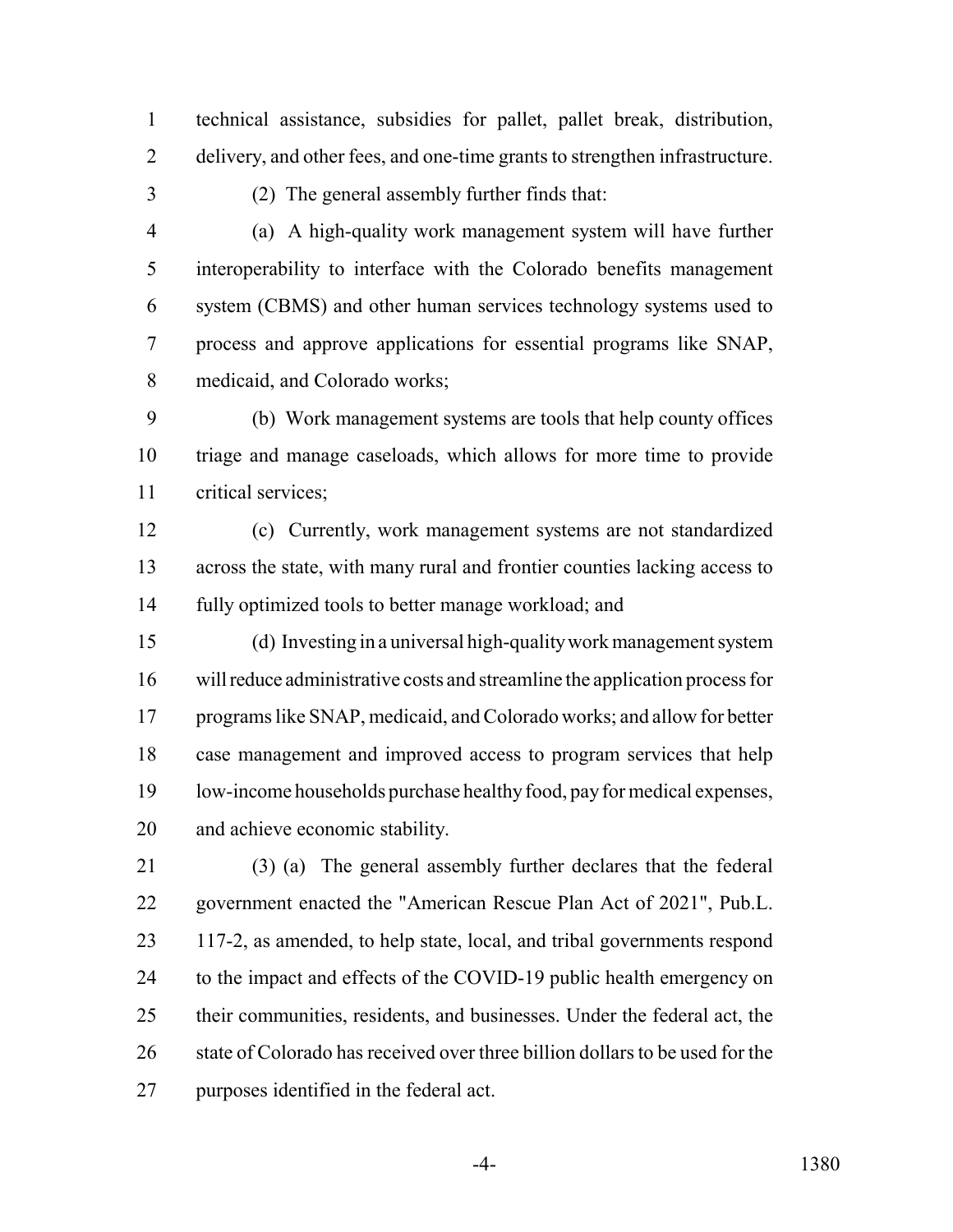(b) The general assembly further determines that establishing a community food program, a high-quality work management system, and a database connection to issue payments to recipients' electronic benefits transfer cards, as funded by this act, are appropriate uses of the money transferred to Colorado under the federal act and constitute critical government services.

 **SECTION 2.** In Colorado Revised Statutes, **add** 26-2-141 as follows:

 **26-2-141. High-quality work management system - implementation - funding - repeal.** (1) BEGINNING JULY 1, 2022, THE STATE DEPARTMENT SHALL BEGIN WORK IN PARTNERSHIP WITH COUNTIES 12 TOWARD IMPLEMENTATION OF A \_\_\_\_ HIGH-QUALITY COUNTY WORK MANAGEMENT SYSTEM FROM JOINT STATE AND COUNTY DECISIONS 14 INFORMED BY THE JOINT AGENCY INTEROPERABILITY SYSTEM STUDY. THE WORK MANAGEMENT SYSTEM MUST BE DESIGNED TO PROVIDE A UNIFIED APPROACH TO EFFICIENTLY AND EFFECTIVELY SERVE COUNTY 17 DEPARTMENTS AND CLIENTS OF THE STATE DEPARTMENT. THE STATE DEPARTMENT SHALL PROVIDE A CENTRALIZED PROCESS FOR COUNTY DEPARTMENTS TO REQUEST CHANGES OR CUSTOMIZATION IN THE WORK MANAGEMENT SYSTEM. IF A COUNTY DEPARTMENT'S CHANGE OR CUSTOMIZATION IS APPROVED, THE STATE DEPARTMENT SHALL HAVE A MECHANISM TO FULFILL THAT REQUEST. THE PURPOSE OF THE WORK MANAGEMENT SYSTEM IS TO REDUCE ADMINISTRATIVE COST, STREAMLINE THE APPLICATION PROCESS FOR VARIOUS BENEFIT PROGRAMS, AND PROVIDE MORE TIME FOR BETTER CASE MANAGEMENT AND IMPROVED ACCESS TO PROGRAM SERVICES THAT ASSIST LOW-INCOME HOUSEHOLDS IN PURCHASING HEALTHY FOOD, PAYING FOR MEDICAL EXPENSES, AND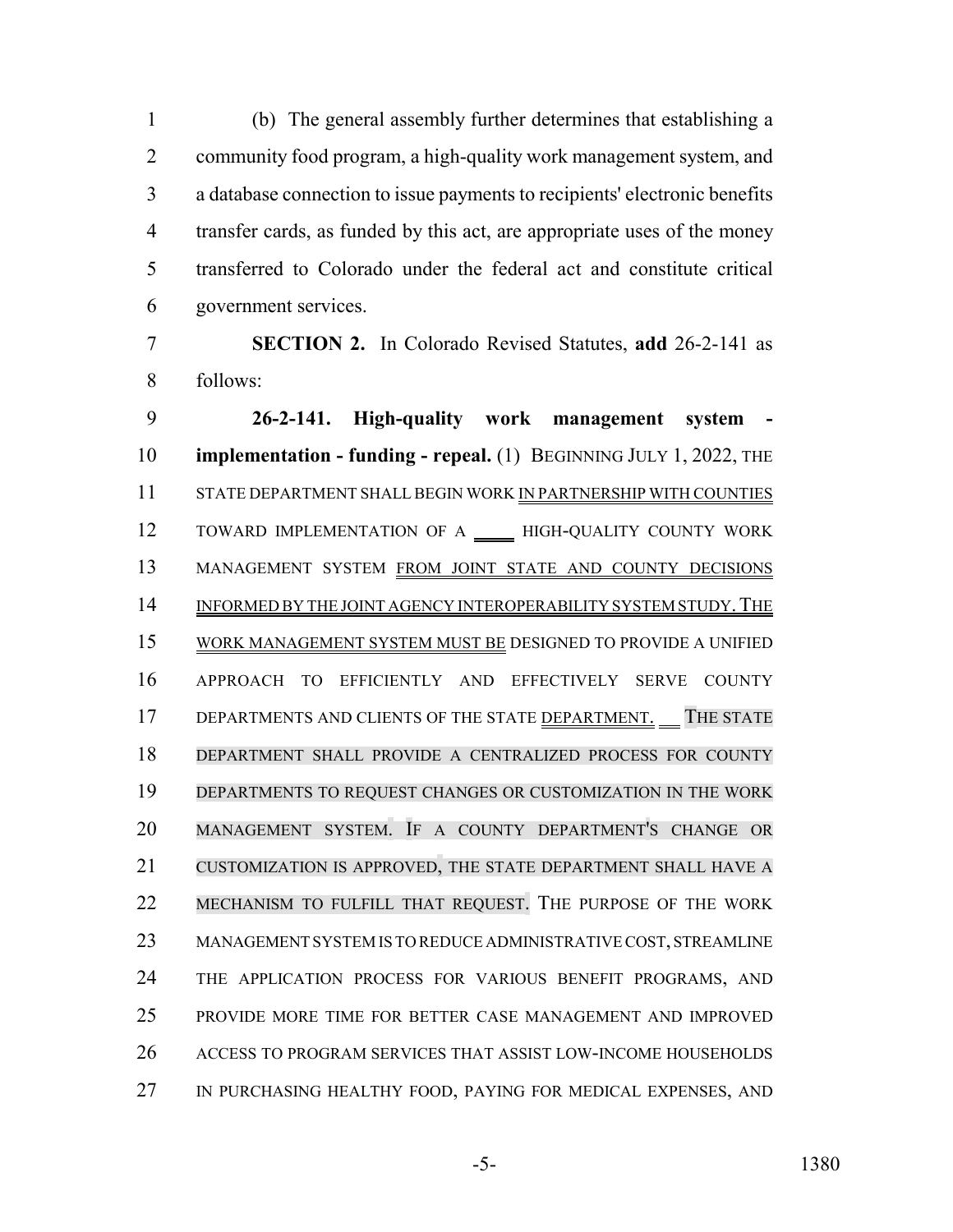ACHIEVING ECONOMIC STABILITY.

 (2) (a) FOR THE 2022-23 STATE FISCAL YEAR, THE GENERAL ASSEMBLY SHALL APPROPRIATE THREE MILLION DOLLARS FROM THE ECONOMIC RECOVERY AND RELIEF CASH FUND CREATED IN SECTION 24-75-228 TO THE STATE DEPARTMENT FOR THE PURPOSES OF IMPLEMENTING THIS SECTION.UPON FULL UTILIZATION OREXPIRATION OF THE MONEY APPROPRIATED FROM THE ECONOMIC RECOVERY AND RELIEF CASH FUND PURSUANT TO THIS SUBSECTION (2) FOR THE WORK MANAGEMENT SYSTEM, THE STATE DEPARTMENT SHALL CONSIDER ONGOING COSTS TO OPERATE AND MAINTAIN THE WORK MANAGEMENT SYSTEM.

 (b) MONEY SPENT PURSUANT TO THIS SUBSECTION (2) MUST CONFORM WITH THE ALLOWABLE PURPOSES SET FORTH IN THE FEDERAL "AMERICAN RESCUE PLAN ACT OF 2021", PUB.L. 117-2, AS AMENDED. THE STATE DEPARTMENT SHALL EITHER SPEND OR OBLIGATE SUCH APPROPRIATION PRIOR TO DECEMBER 30, 2024, AND EXPEND THE 17 APPROPRIATION ON OR BEFORE DECEMBER 31, 2026.

 (3) THE STATE DEPARTMENT SHALL COMPLY WITH THE COMPLIANCE, REPORTING, RECORD-KEEPING, AND PROGRAM EVALUATION REQUIREMENTS ESTABLISHED BY THE OFFICE OF STATE PLANNING AND 21 BUDGETING AND THE STATE CONTROLLER IN ACCORDANCE WITH SECTION  $22 \quad 24 - 75 - 226 \, (5)$ .

 (4) THIS SECTION IS REPEALED, EFFECTIVE SEPTEMBER 1, 2027. **SECTION 3.** In Colorado Revised Statutes, 26-2-307, **amend** 25 (1)(a), (1)(b) introductory portion, (1)(b)(V) introductory portion, (1)(b)(V)(B), and (1)(d) introductory portion; **repeal** (1)(b)(III), 27 (1)(b)(IV), (1)(c), and (1)(e); and **add** (1)(b)(III.5) and (1)(d.1) as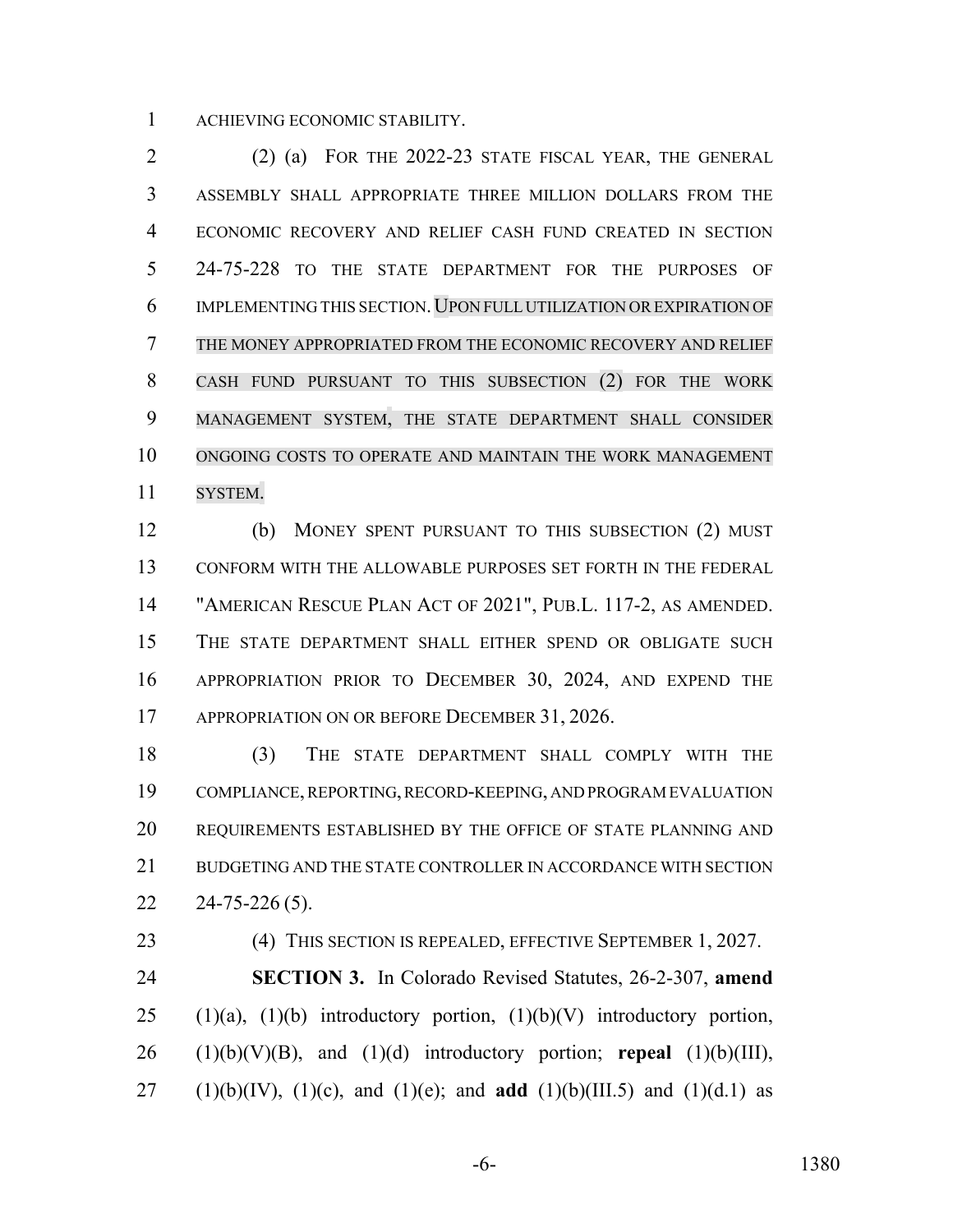follows:

 **26-2-307. Fuel assistance payments - eligibility for federal standard utility allowance - supplemental utility assistance fund established - definitions - repeal.** (1) (a) On and after January 1, 2024 JULY 1, 2024, the state department shall implement a program to make fuel assistance payments by crediting the fuel assistance payments to recipients' electronic benefits transfer service cards.

8 (b) Except as provided in subsections (1)(c) and SUBSECTION 9  $(1)(d)$  of this section:

10 (III) The state department may seek, accept, and expend outside funds to finance its work to develop the database connection. The state 12 department shall transmit any outside funds received pursuant to this 13 subsection (1)(b)(III) to the state treasurer who shall credit the outside 14 funds to the supplemental utility assistance fund.

 (III.5) (A) FOR THE 2022-23 STATE FISCAL YEAR, THE GENERAL ASSEMBLY SHALL APPROPRIATE TWO MILLION DOLLARS FROM THE ECONOMIC RECOVERY AND RELIEF CASH FUND CREATED IN SECTION 24-75-228 TO THE STATE DEPARTMENT FOR THE PURPOSES OF IMPLEMENTING THIS SECTION.

**(B) MONEY SPENT PURSUANT TO THIS SUBSECTION (1)(b)(III.5)**  MUST CONFORM WITH THE ALLOWABLE PURPOSES SET FORTH IN THE FEDERAL "AMERICAN RESCUE PLAN ACT OF 2021", PUB.L. 117-2, AS AMENDED. THE STATE DEPARTMENT SHALL EITHER SPEND OR OBLIGATE 24 SUCH APPROPRIATION PRIOR TO DECEMBER 30, 2024, AND EXPEND THE 25 APPROPRIATION ON OR BEFORE DECEMBER 31, 2026.

26 (C) THIS SUBSECTION (1)(b)(III.5) IS REPEALED, EFFECTIVE SEPTEMBER 1, 2027.

-7- 1380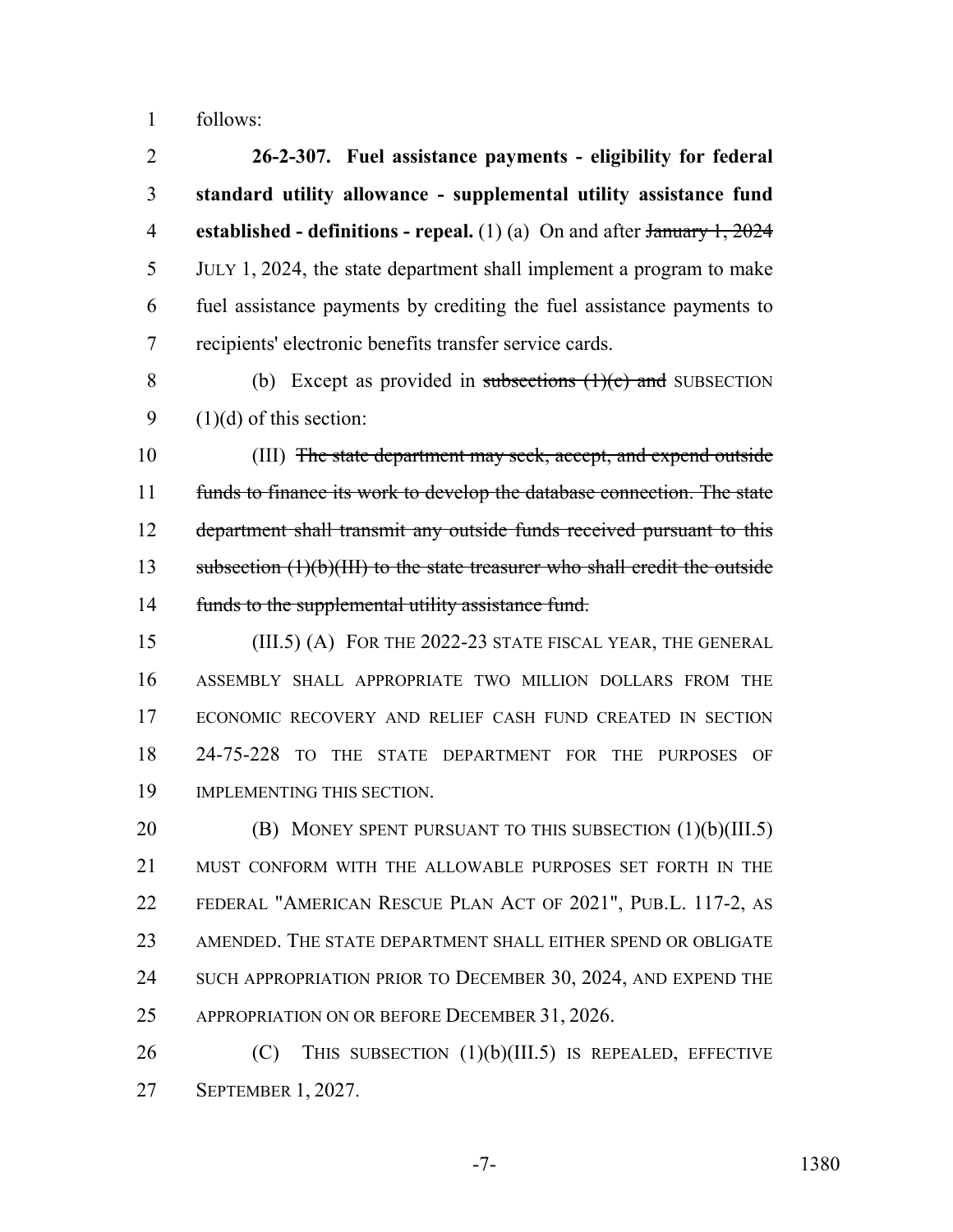(IV) The state department shall use outside funds received to process the EBT card payments and for other administrative costs incurred in implementing the program. If insufficient funds are available 4 to cover the administrative costs, the state department shall request that the organization allocate, as part of its budget prepared pursuant to 6 section  $40-8.7-108$  (3), money to the state department from the energy 7 assistance system benefit charge collected pursuant to section 40-8.7-104  $(2.5)$  for this purpose.

9 (V) On or before April 1, 2022 2024, and on or before April 1 of each year thereafter, the state department shall submit a budget to the organization and the commission to include the state department's 12 administrative costs to implement the program, INCLUDING THE COST TO ISSUE PAYMENTS TO RECIPIENTS' ELECTRONIC BENEFITS TRANSFER CARDS 14 FOR PAYMENTS MADE PURSUANT TO SUBSECTION (1)(a) OF THIS SECTION, and the projected number of eligible households that the state department identifies as receiving SNAP benefits but that are not receiving assistance under LEAP, including an estimated number of new SNAP cases that the state department will approve during the upcoming federal fiscal year. Based on the budget that the state department submits, the organization 20 shall:

21 (B) Transmit the money to the state department on or before July  $22 \quad 1, \frac{2022}{2024}$ , and on or before July 1 of each year thereafter.

23 (c) If, by January 1, 2022, the state department does not receive 24 outside funds pursuant to subsection  $(1)(b)(III)$  of this section or does not 25 receive sufficient outside funds to develop the database connection, the 26 state department shall notify the joint technology committee created in 27 section 2-3-1702 that outside funds were not received or that insufficient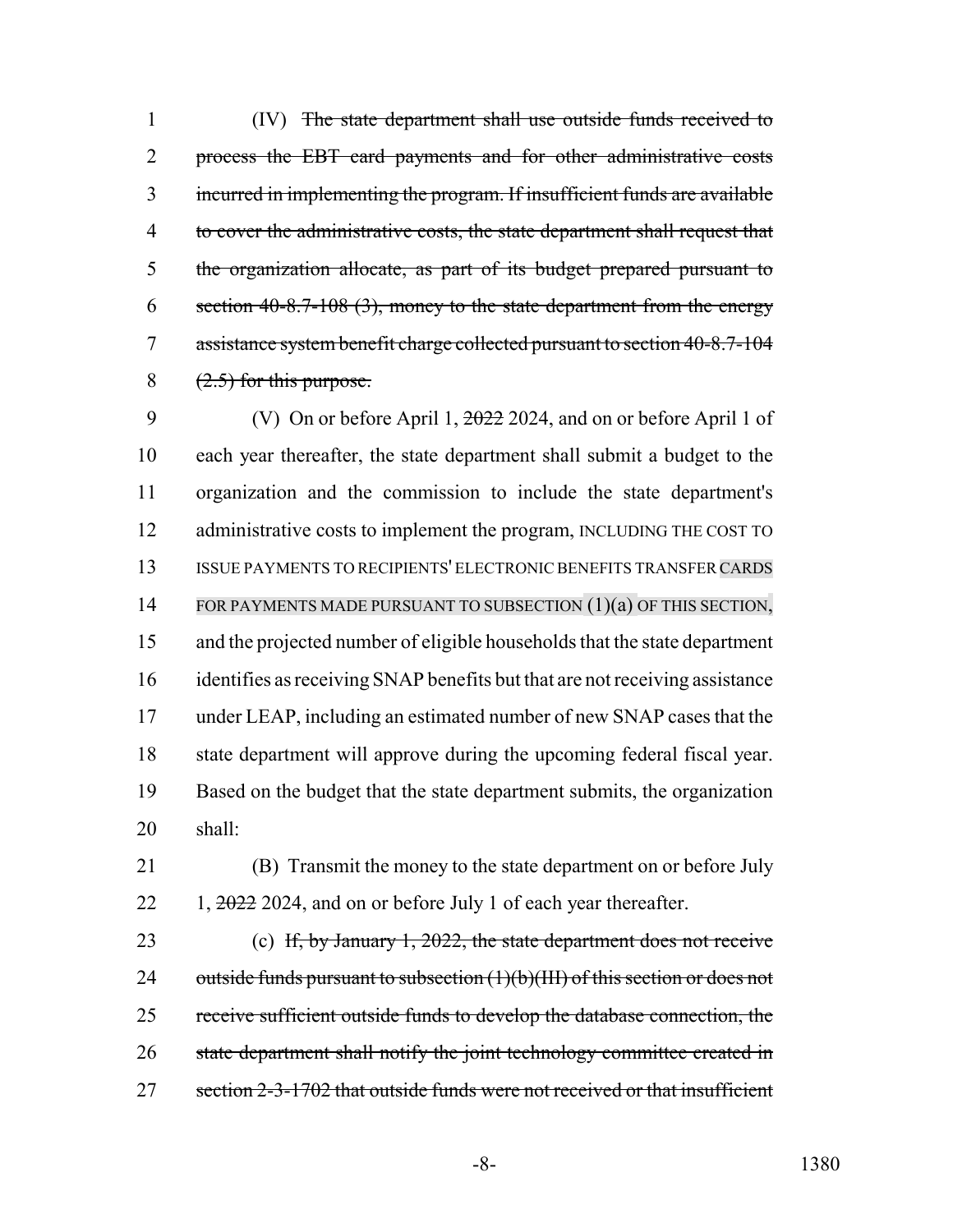outside funds were received.

2 (d) If insufficient outside funds to develop the database 3 connection are received by January 1, 2022 SEPTEMBER 1, 2022, the state department need not commence work on developing the database 5 connection pursuant to subsection  $(1)(b)(II)$  of this section, but shall:

 (d.1) SUBSECTION (1)(d) OF THIS SECTION AND THIS SUBSECTION (1)(d.1) ARE REPEALED, EFFECTIVE SEPTEMBER 1, 2022.

 (e) If, after January 1, 2022, the state department receives sufficient outside funds for the purpose of developing the database connection, the state department shall, as soon as practicable, develop the database connection and transition to implementing the program in 12 accordance with subsection (1)(b) of this section.

 **SECTION 4.** In Colorado Revised Statutes, 26-2-308, **amend** (4) and (5) as follows:

 **26-2-308. Colorado employment first - supplemental nutrition assistance program - federal match - legislative declaration - definition - repeal.** (4) For the 2020-21 state fiscal year, the general assembly shall appropriate three million dollars from the general fund to the state department for the purposes described in subsection (3) of this section. If any unexpended or unencumbered money appropriated for the fiscal year remains at the end of the fiscal year, the state department may 22 expend the money for the same purposes in the next fiscal year without further appropriation.

24 (5) This section is repealed, effective July 1, 2023 JULY 1, 2024. **SECTION 5.** In Colorado Revised Statutes, **add** 35-1-116 as follows:

**35-1-116. Community food access program - creation - purpose**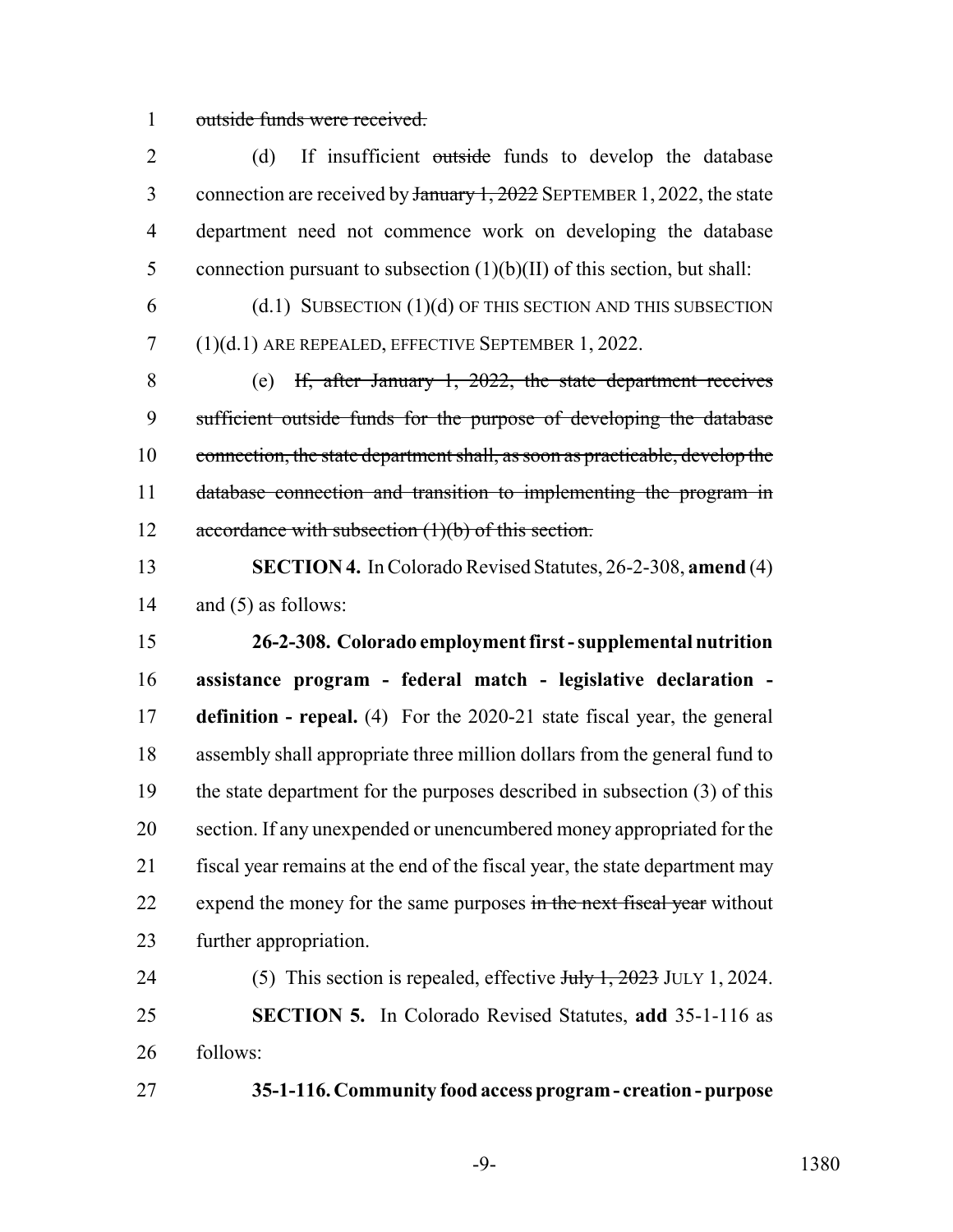**- duties and responsibilities - grant program - funding - reporting - rules - definitions - repeal.** (1) THERE IS CREATED IN THE DEPARTMENT A COMMUNITY FOOD ACCESS PROGRAM.THE PURPOSE OF THE PROGRAM IS TO IMPROVE ACCESS TO AND LOWER PRICES FOR HEALTHY FOODS IN LOW-INCOME AND UNDERSERVED AREAS OF THE STATE BY SUPPORTING SMALL FOOD RETAILERS.

 (2) (a) AS PART OF THE PROGRAM, THE DEPARTMENT SHALL CREATE A COMMUNITY FOOD CONSORTIUM FOR SMALL FOOD RETAILERS AND COLORADO-OWNED AND COLORADO-OPERATED FARMS THAT HAS THE FOLLOWING DUTIES AND RESPONSIBILITIES:

 (I) PROVIDING TECHNICAL ASSISTANCE IN PURCHASING AND NEGOTIATIONS;

 (II) PROVIDING SUBSIDIES FOR PALLET, PALLET BREAK, DISTRIBUTION, AND DELIVERY FEES;

 (III) ASSISTING WITH CONNECTING SMALL FOOD PRODUCERS TO SMALL FOOD RETAILERS, WHICH ULTIMATELY SUPPORTS THE FARM, RETAILER, AND CONSUMER;

 (IV) OPERATING AS A FOOD VALUE CHAIN COORDINATOR TO CONNECT SMALL FOOD RETAILERS TO COLORADO-OWNED AND COLORADO-OPERATED FARMS AND SMALL- AND LARGE-SCALE DISTRIBUTORS; AND

**(V) PROVIDING TECHNICAL SUPPORT TO SMALL FOOD RETAILERS**  WHO CHOOSE TO PARTICIPATE IN THE CONSORTIUM WITH NEGOTIATING PALLET, PALLET BREAK, PRICING, DISTRIBUTION, AND DELIVERY FEES FOR 25 BETTER PRICES ON WHOLESALE PRODUCTS.

 (b) (I) FOR THE 2022-23 STATE FISCAL YEAR, THE GENERAL ASSEMBLY SHALL APPROPRIATE ONE MILLION DOLLARS FROM THE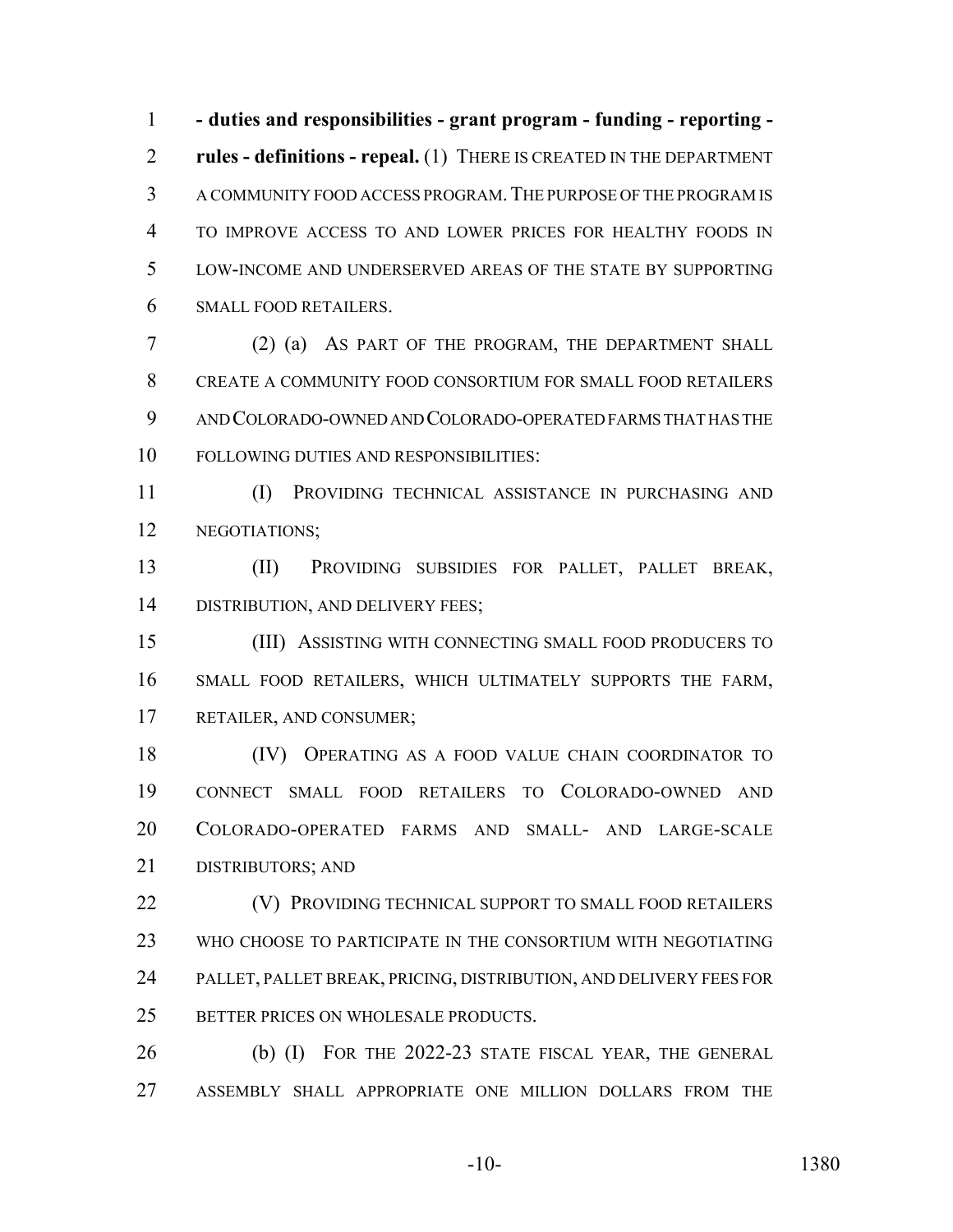ECONOMIC RECOVERY AND RELIEF CASH FUND CREATED IN SECTION 2 24-75-228 TO THE DEPARTMENT FOR THE PURPOSES OF IMPLEMENTING THIS SECTION.

 (II) THE DEPARTMENT IS AUTHORIZED TO USE UP TO SEVEN PERCENT OF THE TOTAL MONEY APPROPRIATED TO THE PROGRAM FOR THE DIRECT AND INDIRECT COSTS OF ADMINISTERING THE PROGRAM.

 (III) MONEY SPENT PURSUANT TO THIS SUBSECTION (2) MUST CONFORM WITH THE ALLOWABLE PURPOSES SET FORTH IN THE FEDERAL "AMERICAN RESCUE PLAN ACT OF 2021", PUB.L. 117-2, AS AMENDED. THE DEPARTMENT SHALL EITHER SPEND OR OBLIGATE SUCH APPROPRIATION PRIOR TO DECEMBER 30, 2024, AND EXPEND THE 12 APPROPRIATION ON OR BEFORE DECEMBER 31, 2026.

 (IV) THE STATE DEPARTMENT SHALL COMPLY WITH THE COMPLIANCE, REPORTING, RECORD-KEEPING, AND PROGRAM EVALUATION REQUIREMENTS ESTABLISHED BY THE OFFICE OF STATE PLANNING AND BUDGETING AND THE STATE CONTROLLER IN ACCORDANCE WITH SECTION  $17 \quad 24 - 75 - 226 \, (5).$ 

 (V) THIS SUBSECTION (2) IS REPEALED, EFFECTIVE SEPTEMBER 1, 2027.

20 (3) (a) AS PART OF THE PROGRAM, THE DEPARTMENT SHALL CREATE AND MANAGE THE SMALL FOOD BUSINESS RECOVERY AND RESILIENCE GRANT PROGRAM.THE DEPARTMENT SHALL AWARD ONE-TIME GRANTS, NOT TO EXCEED TWENTY-FIVE THOUSAND DOLLARS, OUT OF THE GRANT PROGRAM, TO PARTICIPATING SMALL FOOD RETAILERS AND SMALL FAMILY FARMS FOR:

26 (I) ASSISTING WITH THE NECESSARY COSTS OF OPERATING;

(II) PURCHASING COSTLY EQUIPMENT, INCLUDING BUT NOT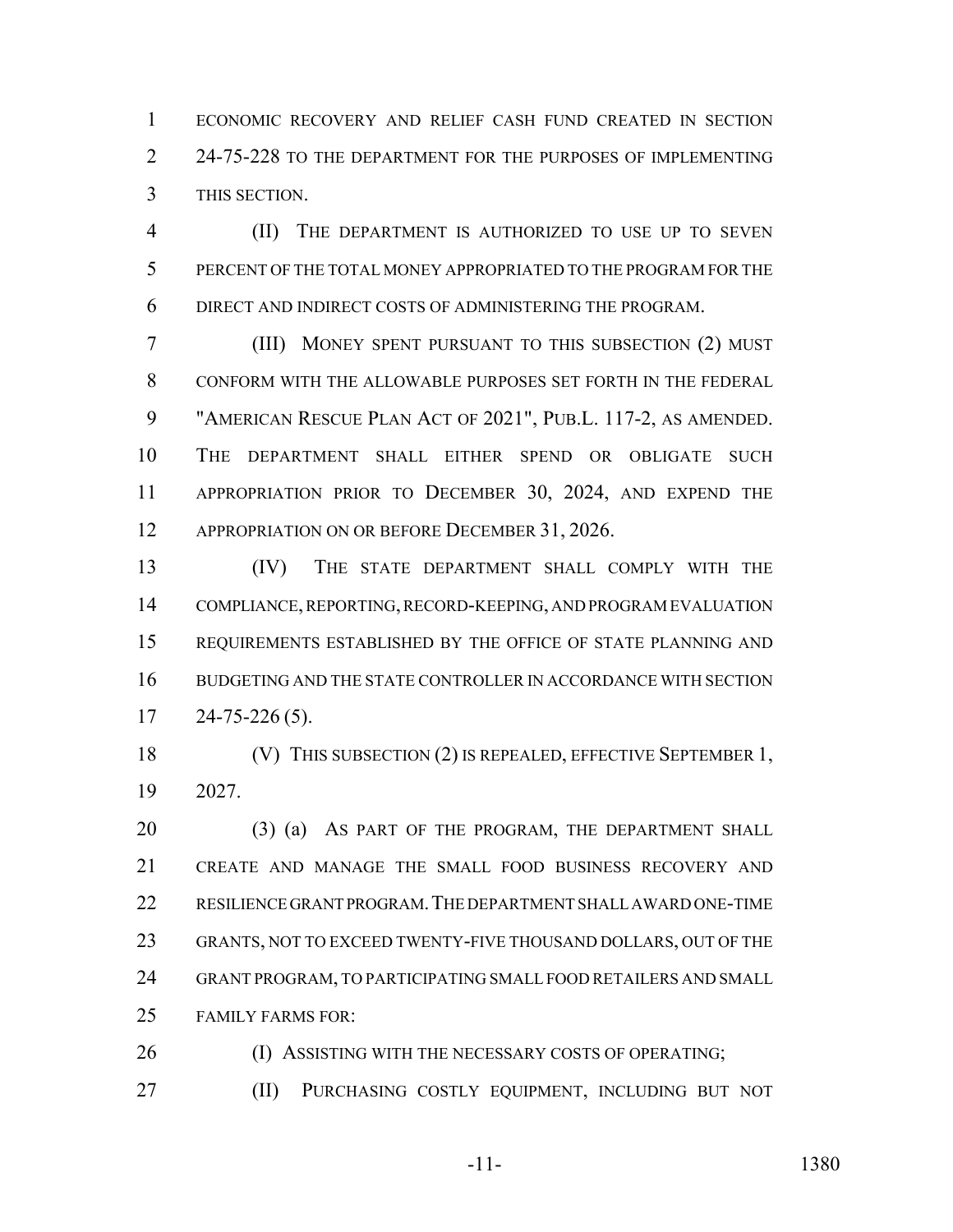LIMITED TO COLD STORAGE, DISPLAY SHELVING, AND CALIBRATED AND CERTIFIED PRODUCE SCALES;

 (III) PROVIDING ACCOUNTING AND BOOK MANAGEMENT SUPPORT; AND

 (IV) PURCHASING OR UPDATING POINT OF SALES SYSTEMS OR EQUIPMENT TO ALLOW PARTICIPATING SMALL FOOD RETAILERS TO ACCEPT PAYMENT FROM ANY FOOD INCENTIVE PROGRAM.

 (b) (I) THE DEPARTMENT SHALL CREATE AN ADVISORY COMMITTEE CONSISTING OF NO MORE THAN SEVEN MEMBERS TO ASSIST WITH THE GRANT PROGRAM. THE ADVISORY COMMITTEE MAY INCLUDE BUT NEED NOT BE LIMITED TO MEMBERS THAT REFLECT COMMUNITY AND NONPROFIT ORGANIZATIONS THAT HAVE EXPERIENCE RELEVANT TO SUBSECTION (4)(a) OF THIS SECTION, SMALL FOOD RETAILERS, AND SMALL FAMILY FARMS THAT ARE NOT APPLYING FOR GRANT FUNDING, AN INDIVIDUAL WHO HAS PARTICIPATED IN A SUPPLEMENTAL FOOD ASSISTANCE BENEFIT PROGRAM, AND DEPARTMENT STAFF WITH EXPERIENCE IN GRANT-MAKING. THE COMMISSIONER SHALL SELECT THE MEMBERS OF THE ADVISORY COMMITTEE.

 (II) THE ADVISORY COMMITTEE'S ROLE IS TO MAKE RECOMMENDATIONS ON AND ASSIST WITH:

21 (A) THE DEVELOPMENT OF THE GRANT APPLICATION;

**(B) A DISBURSEMENT TIMELINE FOR THE GRANTS;** 

**(C)** A RUBRIC TO EVALUATE GRANT APPLICATIONS;

**(D)** THE EVALUATION OF GRANT APPLICATIONS; AND

(E) AWARDING GRANT MONEY TO ELIGIBLE RECIPIENTS.

(III) THE DEPARTMENT AND ADVISORY COMMITTEE SHALL AWARD

AT LEAST THIRTY PERCENT OF THE GRANTS TO APPLICANTS LOCATED IN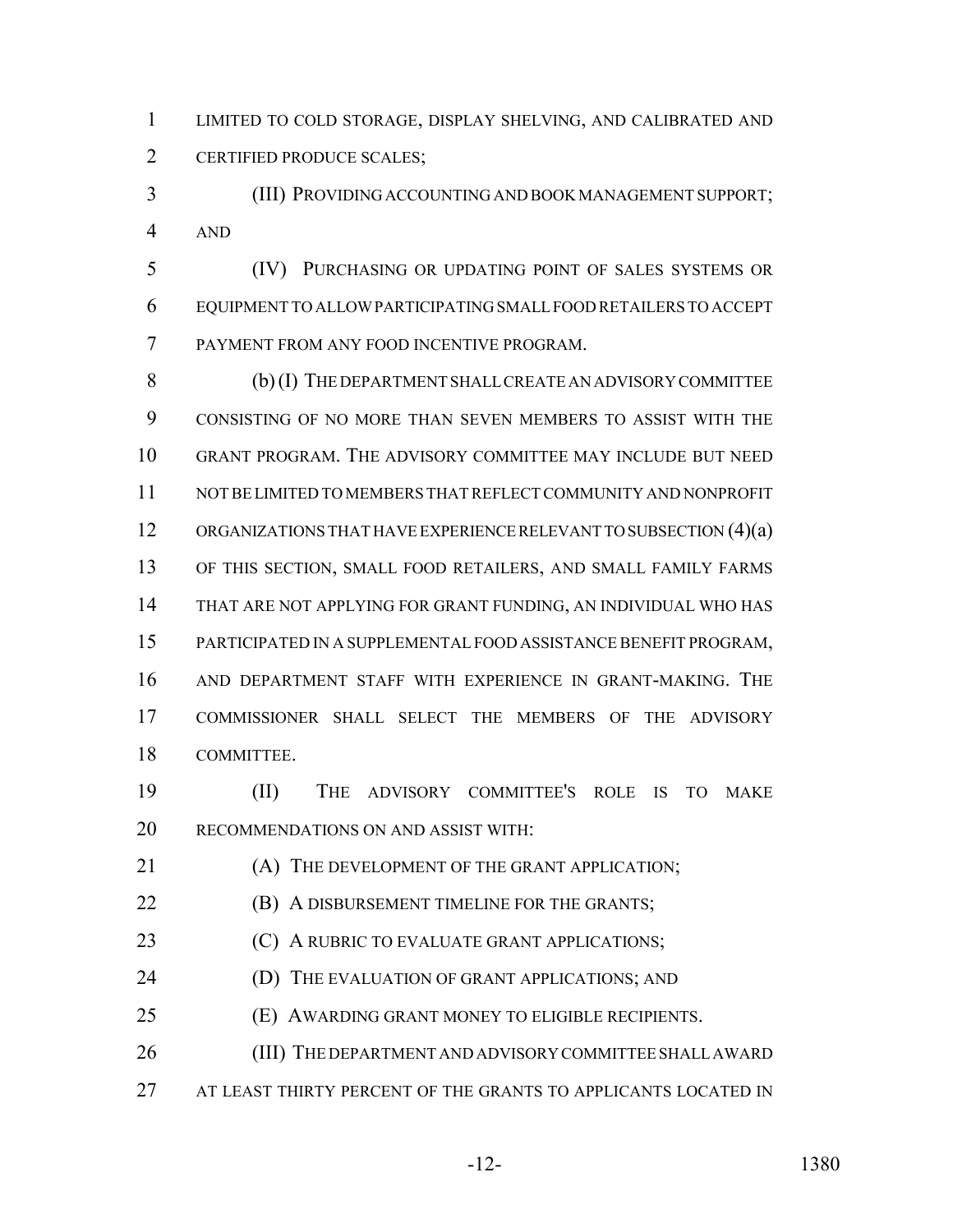RURAL AREAS.

 (c) (I) FOR THE 2022-23 STATE FISCAL YEAR, THE GENERAL ASSEMBLY SHALL APPROPRIATE SEVEN MILLION DOLLARS FROM THE ECONOMIC RECOVERY AND RELIEF CASH FUND CREATED IN SECTION 5 24-75-228 TO THE DEPARTMENT FOR THE PURPOSES OF IMPLEMENTING THIS SUBSECTION (3) AND SUBSECTION (4) OF THIS SECTION.

 (II) THE DEPARTMENT IS AUTHORIZED TO USE UP TO TEN PERCENT OF THE TOTAL MONEY APPROPRIATED TO THE PROGRAM FOR THE DIRECT AND INDIRECT COSTS OF ADMINISTERING THE PROGRAM.

10 (III) MONEY SPENT PURSUANT TO THIS SUBSECTION (3) MUST CONFORM WITH THE ALLOWABLE PURPOSES SET FORTH IN THE FEDERAL "AMERICAN RESCUE PLAN ACT OF 2021", PUB.L. 117-2, AS AMENDED. THE DEPARTMENT SHALL EITHER SPEND OR OBLIGATE SUCH APPROPRIATION PRIOR TO DECEMBER 30, 2024, AND EXPEND THE 15 APPROPRIATION ON OR BEFORE DECEMBER 31, 2026.

 (IV) THE STATE DEPARTMENT SHALL COMPLY WITH THE COMPLIANCE, REPORTING, RECORD-KEEPING, AND PROGRAM EVALUATION REQUIREMENTS ESTABLISHED BY THE OFFICE OF STATE PLANNING AND BUDGETING AND THE STATE CONTROLLER IN ACCORDANCE WITH SECTION 24-75-226 (5).

21 (V) THIS SUBSECTION (3) IS REPEALED, EFFECTIVE SEPTEMBER 1, 2027.

23 (4) THE DEPARTMENT SHALL DEVELOP A STRATEGY FOR OUTREACH TO COLORADO-OWNED AND COLORADO-OPERATED FARMS AND FOOD RETAILERS AND SMALL FARMS THAT ARE INTERESTED IN PARTICIPATING IN THE CONSORTIUM OR APPLYING FOR A GRANT THROUGH THE GRANT PROGRAM. THE OUTREACH STRATEGY MUST INCLUDE:

-13- 1380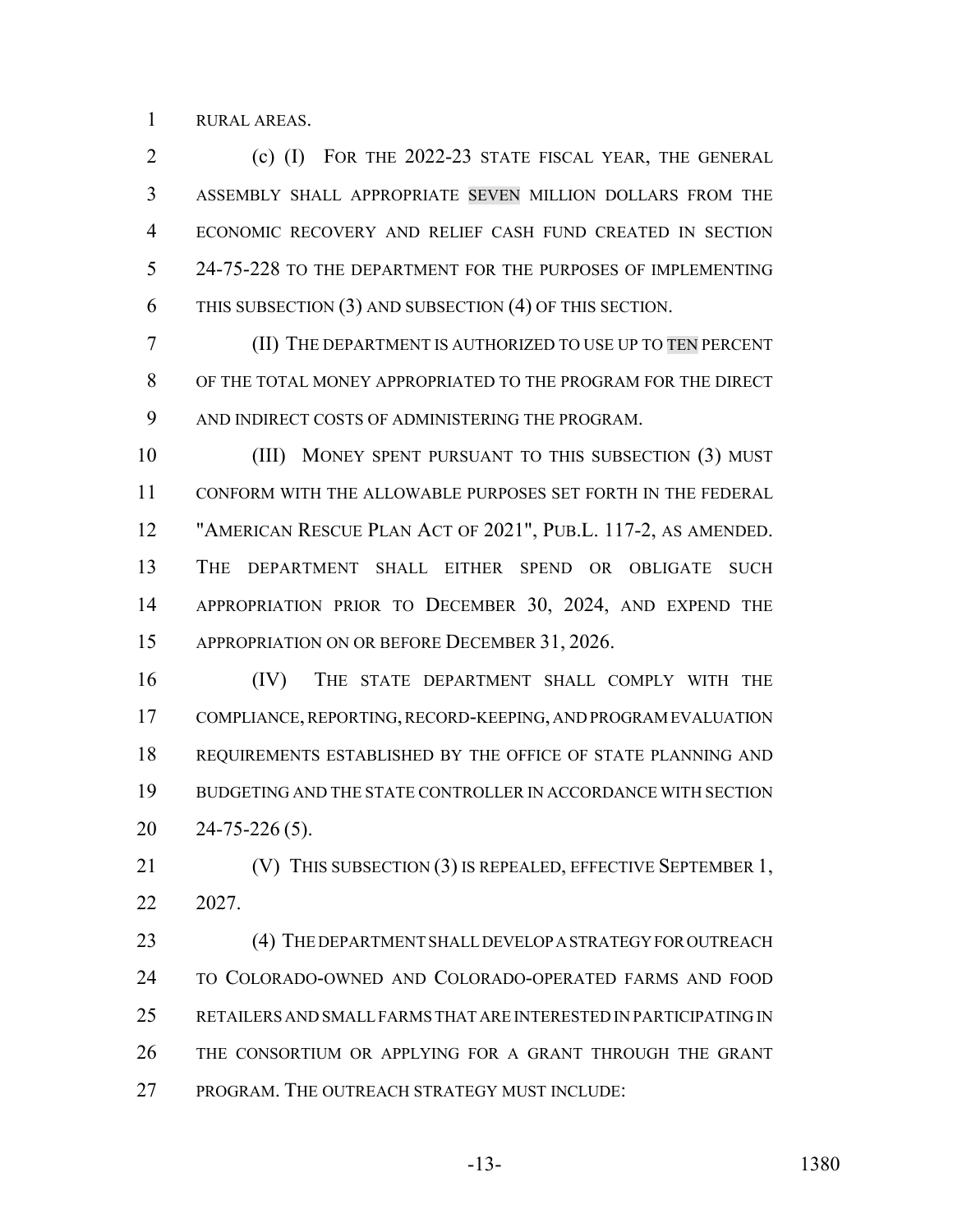(a) FUNDING FOR PARTNERSHIPS WITH NONPROFIT ORGANIZATIONS TO ENSURE APPLICANTS FOR THE CONSORTIUM AND GRANT PROGRAM REFLECT THE IDENTITY AND NEEDS OF THEIR INDIVIDUAL COMMUNITIES. THE OUTREACH STRATEGY MUST INCLUDE FUNDING FOR PARTNERSHIPS WITH NONPROFIT ORGANIZATIONS THAT HAVE:

 (I) EXPERIENCE WORKING WITH SMALL FOOD RETAILERS AND SMALL FAMILY FARMS THAT CURRENTLY ACCEPT PAYMENT FROM ANY INCENTIVE PROGRAM;

 (II) EXPERIENCE RUNNING AND SUPPORTING SMALL FOOD RETAILERS AND SMALL FAMILY FARMS OR ANY OTHER FOOD INCENTIVE PROGRAM;

(III) EXPERIENCE WITH GRANT-MAKING;

 (IV) COMMUNITY RELATIONSHIPS THAT WILL ENSURE THAT OUTREACH TO SMALL FOOD RETAILERS AND SMALL FARMS REFLECTS THE IDENTITY AND NEEDS OF INDIVIDUAL COMMUNITIES; OR

**(V)** A DEMONSTRATED TRACK RECORD OF WORKING IN FOOD ACCESS AND FOOD JUSTICE; AND

 (b) WORKING WITH LOCAL GOVERNMENTS, COUNTIES, TOWNS, AND OTHER MUNICIPALITIES.

20 (5) ON OR BEFORE JANUARY 30, 2027, THE DEPARTMENT SHALL SUBMIT A REPORT TO THE AGRICULTURE, LIVESTOCK, AND WATER 22 COMMITTEE OF THE HOUSE OF REPRESENTATIVES AND THE AGRICULTURE AND NATURAL RESOURCES COMMITTEE OF THE SENATE, OR ANY 24 SUCCESSOR COMMITTEES, ON THE GRANT PROGRAM AND CONSORTIUM, INCLUDING INFORMATION ON GRANTEES, USE OF GRANT FUNDS, SNAP SALES, AND PRODUCE AND STOCKING DATA.

(6) (a) FOR THE 2022-23 STATE FISCAL YEAR, THE GENERAL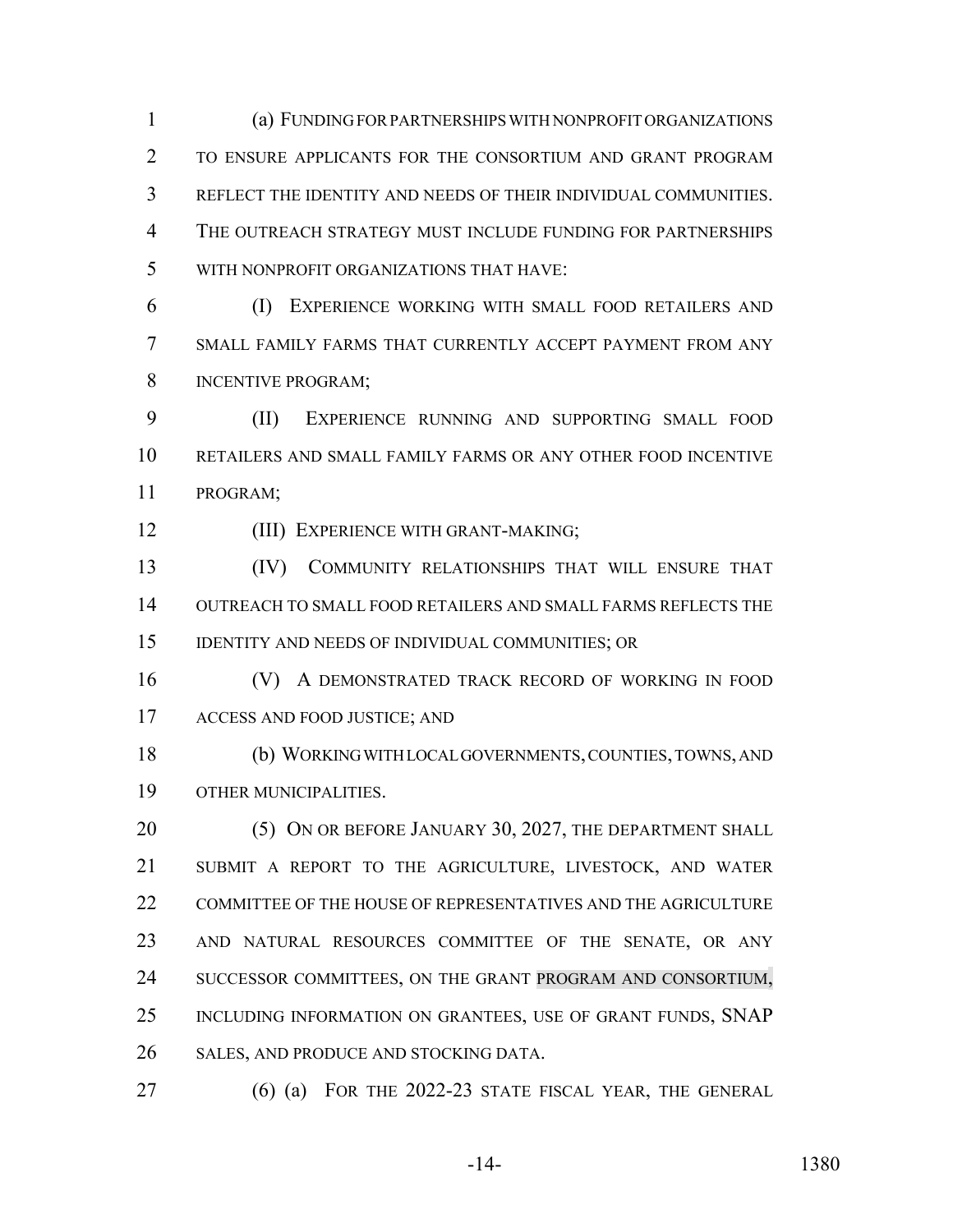ASSEMBLY SHALL APPROPRIATE ONE MILLION DOLLARS FROM THE ECONOMIC RECOVERY AND RELIEF CASH FUND CREATED IN SECTION 24-75-228 TO THE DEPARTMENT OF HUMAN SERVICES. THE DEPARTMENT OF HUMAN SERVICES SHALL USE THE APPROPRIATION FOR ELECTRONIC BENEFITS TRANSFER BACK-END PROGRAMMATIC UPDATES. THE APPROPRIATION MUST ALSO BE USED FOR NEW FUNCTIONALITY WITH THE CONTRACTED FINANCIAL TECHNOLOGY VENDOR AND ELIGIBILITY SYSTEM THAT MAKES IT POSSIBLE TO DEPOSIT TIME-LIMITED INCENTIVE FUNDS BASED ON QUALIFYING PURCHASES BACK INTO AN ACCOUNT BY AN AUTHORIZED ELECTRONIC BENEFITS TRANSFER RETAILER WITH THE APPROPRIATE MIDDLEWARE.

 (b) THE DEPARTMENT OF HUMAN SERVICES IS AUTHORIZED TO USE UP TO TEN PERCENT OF THE TOTAL MONEY APPROPRIATED TO THE PROGRAM FOR THE DIRECT AND INDIRECT COSTS OF ADMINISTERING THE PROGRAM.

 (c) MONEY SPENT PURSUANT TO THIS SUBSECTION (6) MUST CONFORM WITH THE ALLOWABLE PURPOSES SET FORTH IN THE FEDERAL "AMERICAN RESCUE PLAN ACT OF 2021", PUB.L. 117-2, AS AMENDED. THE DEPARTMENT OF HUMAN SERVICES SHALL EITHER SPEND OR OBLIGATE 20 SUCH APPROPRIATION PRIOR TO DECEMBER 30, 2024, AND EXPEND THE APPROPRIATION ON OR BEFORE DECEMBER 31, 2026.

22 (d) THE DEPARTMENT OF HUMAN SERVICES SHALL COMPLY WITH THE COMPLIANCE, REPORTING, RECORD-KEEPING, AND PROGRAM EVALUATION REQUIREMENTS ESTABLISHED BY THE OFFICE OF STATE PLANNING AND BUDGETING AND THE STATE CONTROLLER IN ACCORDANCE WITH SECTION 24-75-226 (5).

(e) THIS SUBSECTION (6) IS REPEALED, EFFECTIVE SEPTEMBER 1,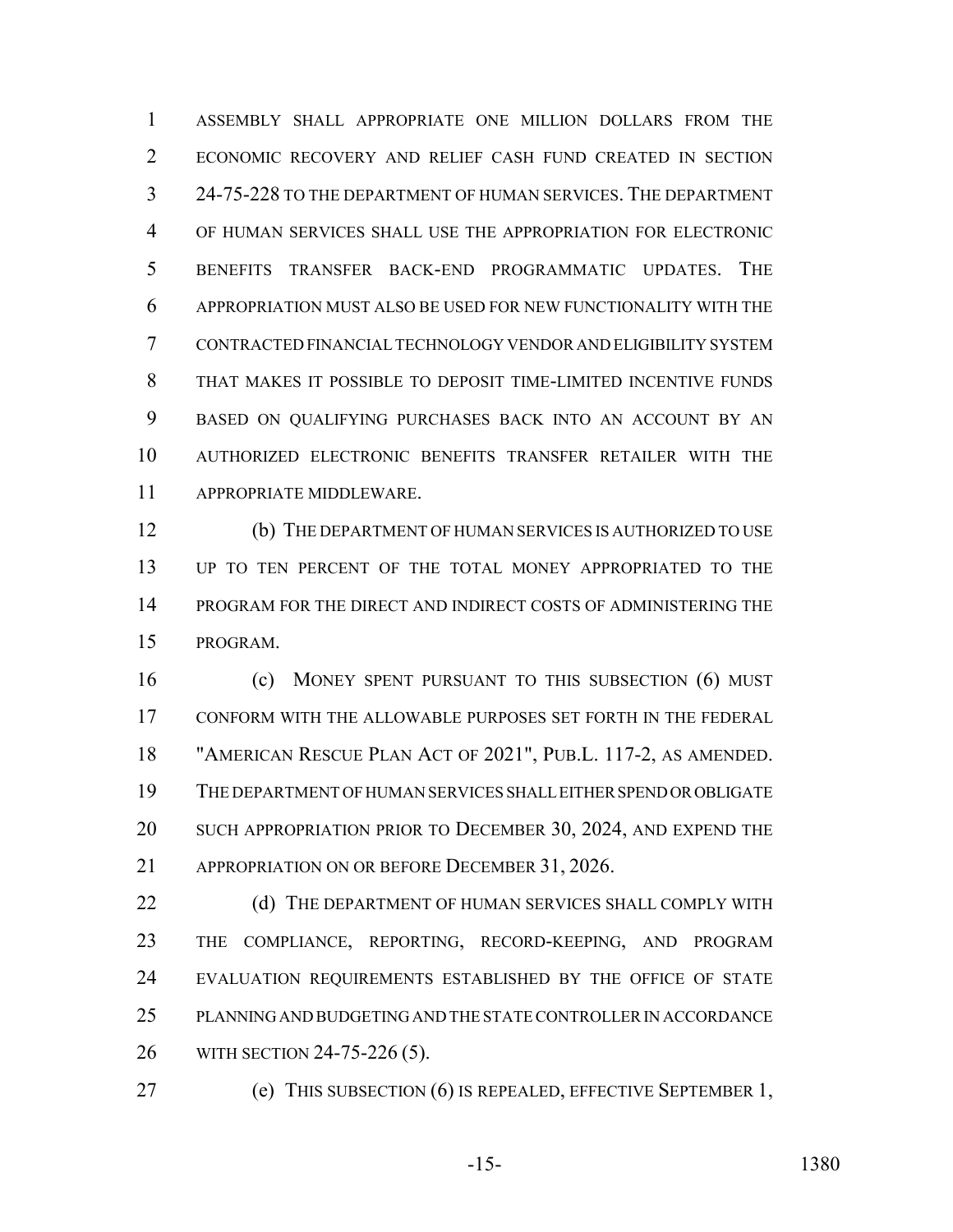2027.

 (7) THE DEPARTMENT SHALL PROMULGATE RULES AS NECESSARY FOR THE IMPLEMENTATION OF THIS SECTION.

 (8) AS USED IN THIS SECTION, UNLESS THE CONTEXT OTHERWISE REQUIRES:

 (a) "CONSORTIUM" MEANS THE COMMUNITY FOOD CONSORTIUM CREATED IN SUBSECTION (2) OF THIS SECTION.

 (b) "GRANT PROGRAM" MEANS THE SMALL FOOD BUSINESS RECOVERY AND RESILIENCE GRANT PROGRAM CREATED IN SUBSECTION (3) OF THIS SECTION.

 (c) "PROGRAM" MEANS THE COMMUNITY FOOD ACCESS PROGRAM 12 CREATED IN SUBSECTION (1) OF THIS SECTION.

 (d) "SMALL FAMILY FARM" MEANS A FARM THAT IS COLORADO-OWNED AND COLORADO-OPERATED AND HAS AN ANNUAL GROSS REVENUE BELOW THREE HUNDRED FIFTY THOUSAND DOLLARS.

(e) "SMALL FOOD RETAILER" MEANS:

 (I) AN INDEPENDENT OR NONPROFIT-MANAGED, COLORADO-OWNED, AND COLORADO-OPERATED SMALL FOOD RETAIL BUSINESS , DEFINED AS A FOOD RETAILER WITH LESS THAN FIVE THOUSAND SQUARE FEET OF RETAIL SPACE THAT CARRIES AT LEAST THREE CATEGORIES OF FEDERALLY DEFINED STAPLE FOODS, AS DESCRIBED IN THE 22 FEDERAL "FOOD AND NUTRITION ACT OF 2008", SECTIONS 3 AND 9, THE 23 "CONSOLIDATED APPROPRIATIONS ACT OF 2017", SEC. 76, AND THE FEDERAL "ENHANCING RETAILER STANDARDS IN THE SUPPLEMENTAL NUTRITION ASSISTANCE PROGRAM", 81 FED. REG. 90675, AND BE 26 LOCATED IN OR PROVIDE FOOD TO LOCAL, STATE, OR FEDERALLY DEFINED LOW-INCOME, LOW-ACCESS NEIGHBORHOODS; OR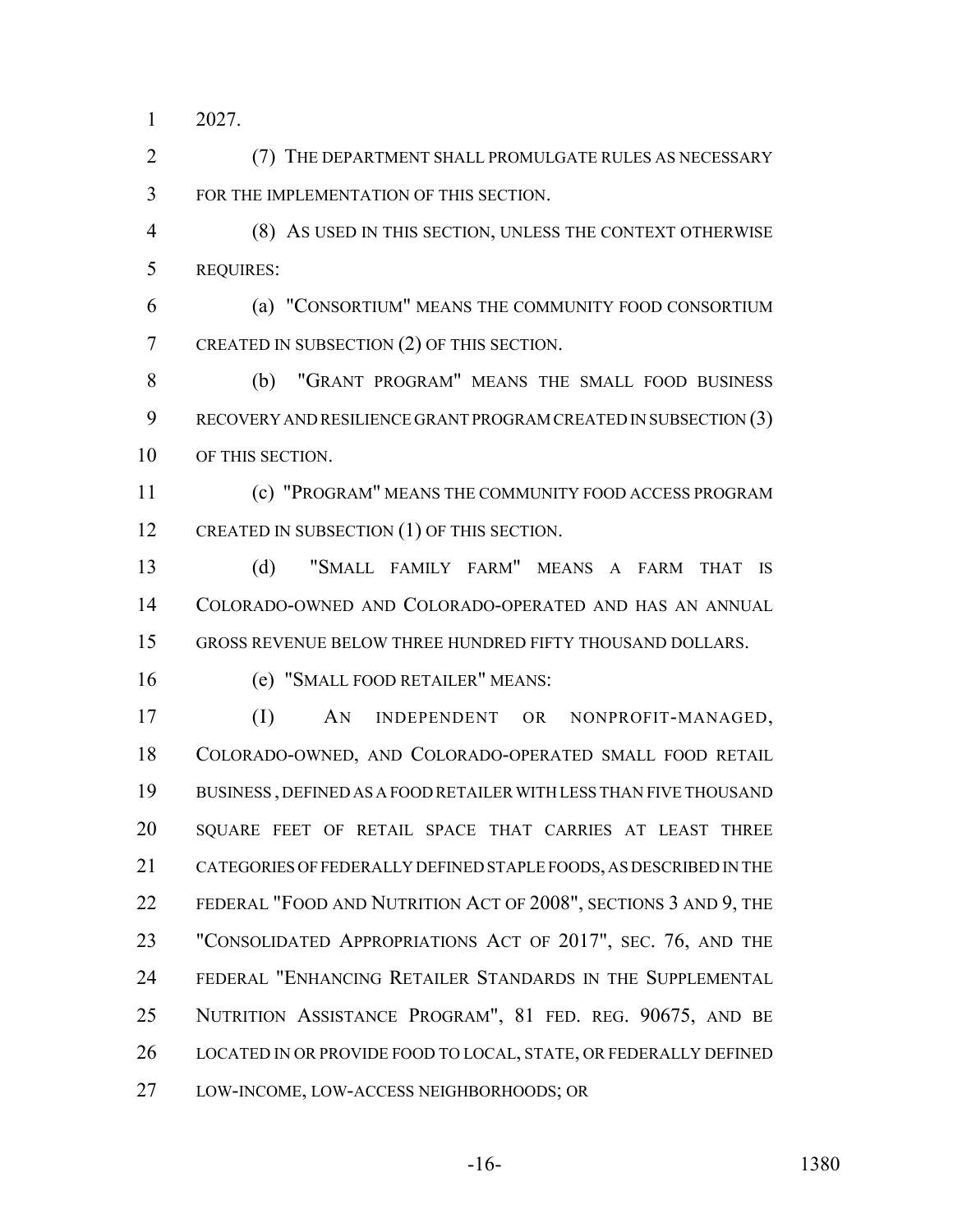(II) A FARMER'S MARKET OR FARM-DIRECT OPERATION THAT IS ALREADY OR DEMONSTRATES AN INTENT TO BECOME SNAP AND WIC -AUTHORIZED WHERE ALLOWED.

 (f) "SNAP" MEANS THE SUPPLEMENTAL NUTRITION ASSISTANCE PROGRAM, ESTABLISHED IN PART 3 OF ARTICLE 2 OF TITLE 26.

 (g) "WIC" MEANS THE SPECIAL SUPPLEMENTAL NUTRITION PROGRAM FOR WOMEN, INFANTS, AND CHILDREN, CREATED PURSUANT TO 8 42 U.S.C. SEC. 1786.

(8) THIS SECTION IS REPEALED, EFFECTIVE SEPTEMBER 1, 2027.

 **SECTION 6. Appropriation.** (1) For the 2022-23 state fiscal year, \$3,000,000 is appropriated to the department of human services for use by administration and finance. This appropriation is from the economic recovery and relief cash fund created in section 24-75-228 (2)(a), C.R.S., and is of money the state received from the federal coronavirus state fiscal recovery fund. To implement this act, administration and finance may use this appropriation for IT systems interoperability.

 (2) For the 2022-23 state fiscal year, \$2,000,000 is appropriated to the department of human services for use by the office of economic security. This appropriation isfromthe economic recoveryand relief cash 21 fund created in section 24-75-228 (2)(a), C.R.S., and is of money the state received from the federal coronavirus state fiscal recovery fund. To implement this act, the office of economic security may use this appropriation for fuel assistance payments related to food and energy assistance.

 (3) For the 2022-23 state fiscal year, \$1,000,000 is appropriated to the department of human services for use by the office of economic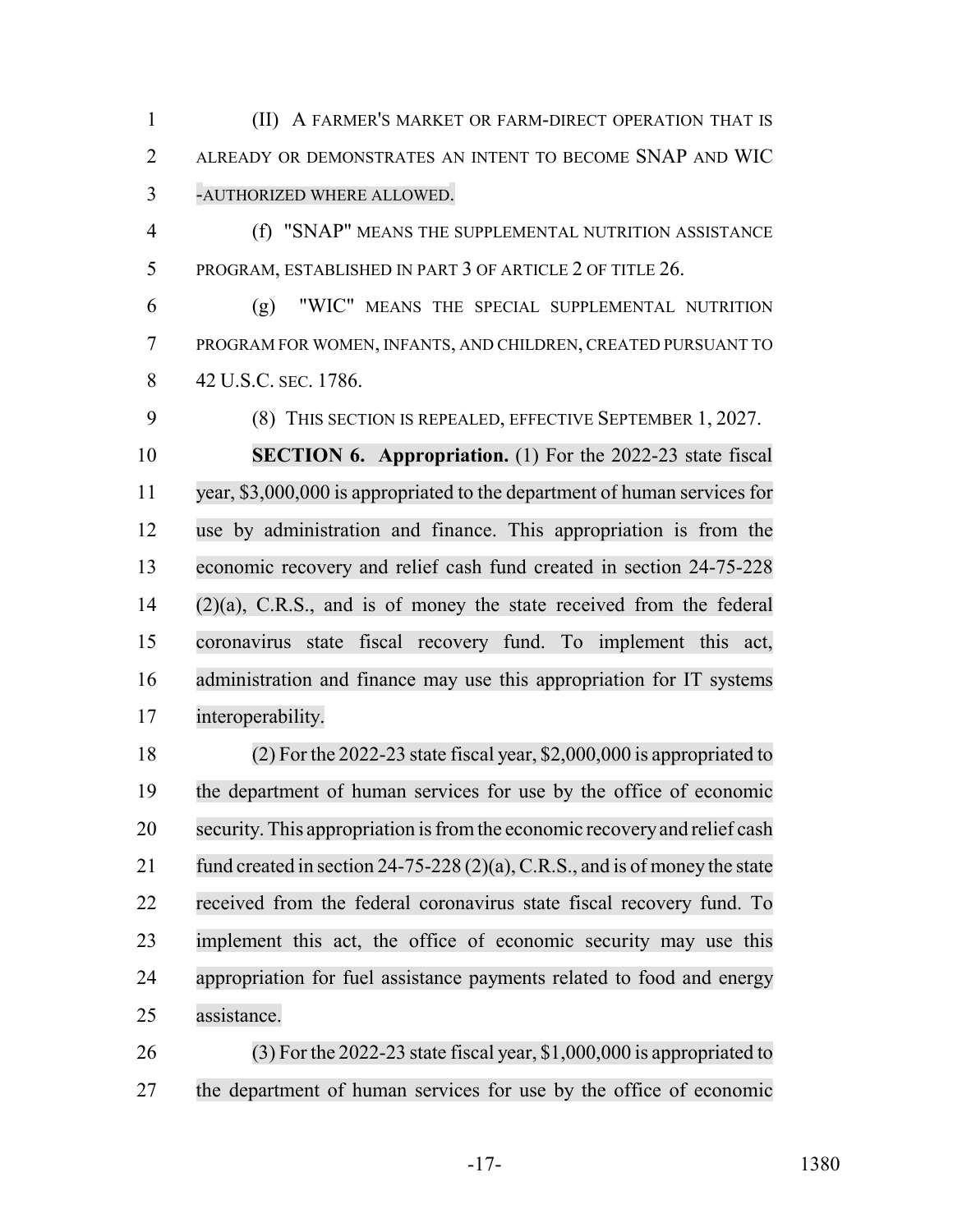1 security. This appropriation is from the economic recovery and relief cash 2 fund created in section 24-75-228 (2)(a), C.R.S., and is of money the state received from the federal coronavirus state fiscal recovery fund. To implement this act, the office of economic security may use this appropriation for electronic benefits transfer programming related to food and energy assistance.

 (4) For the 2022-23 state fiscal year, \$1,000,000 is appropriated to the department of agriculture for use by agricultural services. This appropriation isfrom the economic recovery and relief cash fund created in section 24-75-228 (2)(a), C.R.S., is of money the state received from the federal coronavirus state fiscal recovery fund, and is based on an assumption that agricultural services will require an additional 1.8 FTE. To implement this act, agriculturalservicesmayuse this appropriation for the community food access program. Any money appropriated in this section not expended prior to July 1, 2023, is further appropriated to agricultural services from July 1, 2023, through December 30, 2024, for the same purpose.

 (5) For the 2022-23 state fiscal year, \$7,000,000 is appropriated to the department of agriculture for use by agricultural services. This 20 appropriation is from the economic recovery and relief cash fund created in section 24-75-228 (2)(a), C.R.S., and is of money the state received 22 from the federal coronavirus state fiscal recovery fund. To implement this act, agricultural services may use this appropriation for the small food 24 business recovery and resilience grant program and outreach. Any money appropriated in this section not expended prior to July 1, 2023, is further appropriated to agricultural services from July 1, 2023, through December 30, 2024, for the same purpose.